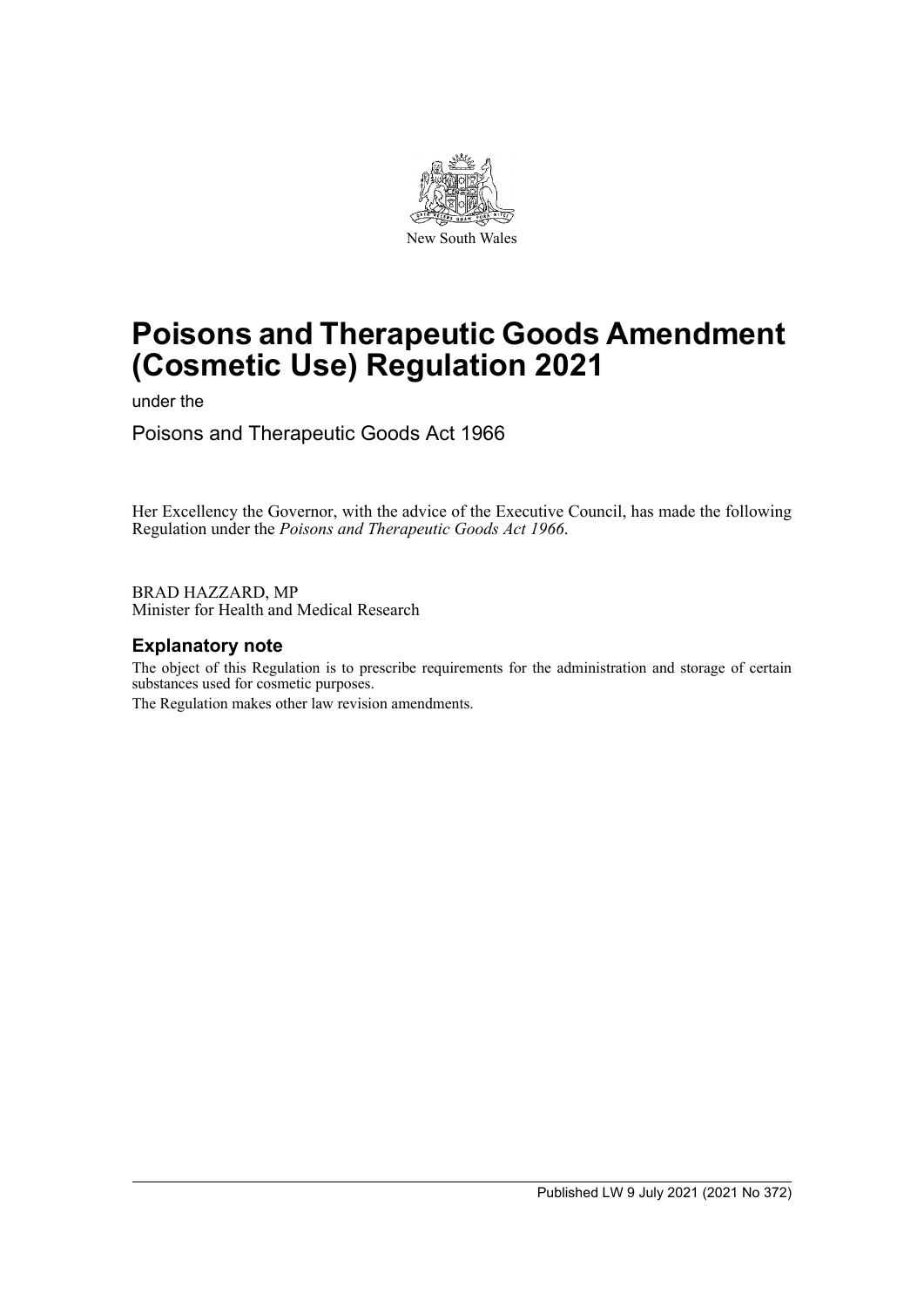# **Poisons and Therapeutic Goods Amendment (Cosmetic Use) Regulation 2021**

under the

Poisons and Therapeutic Goods Act 1966

#### **1 Name of Regulation**

This Regulation is the *Poisons and Therapeutic Goods Amendment (Cosmetic Use) Regulation 2021*.

#### **2 Commencement**

This Regulation commences on 1 September 2021 and is required to be published on the NSW legislation website.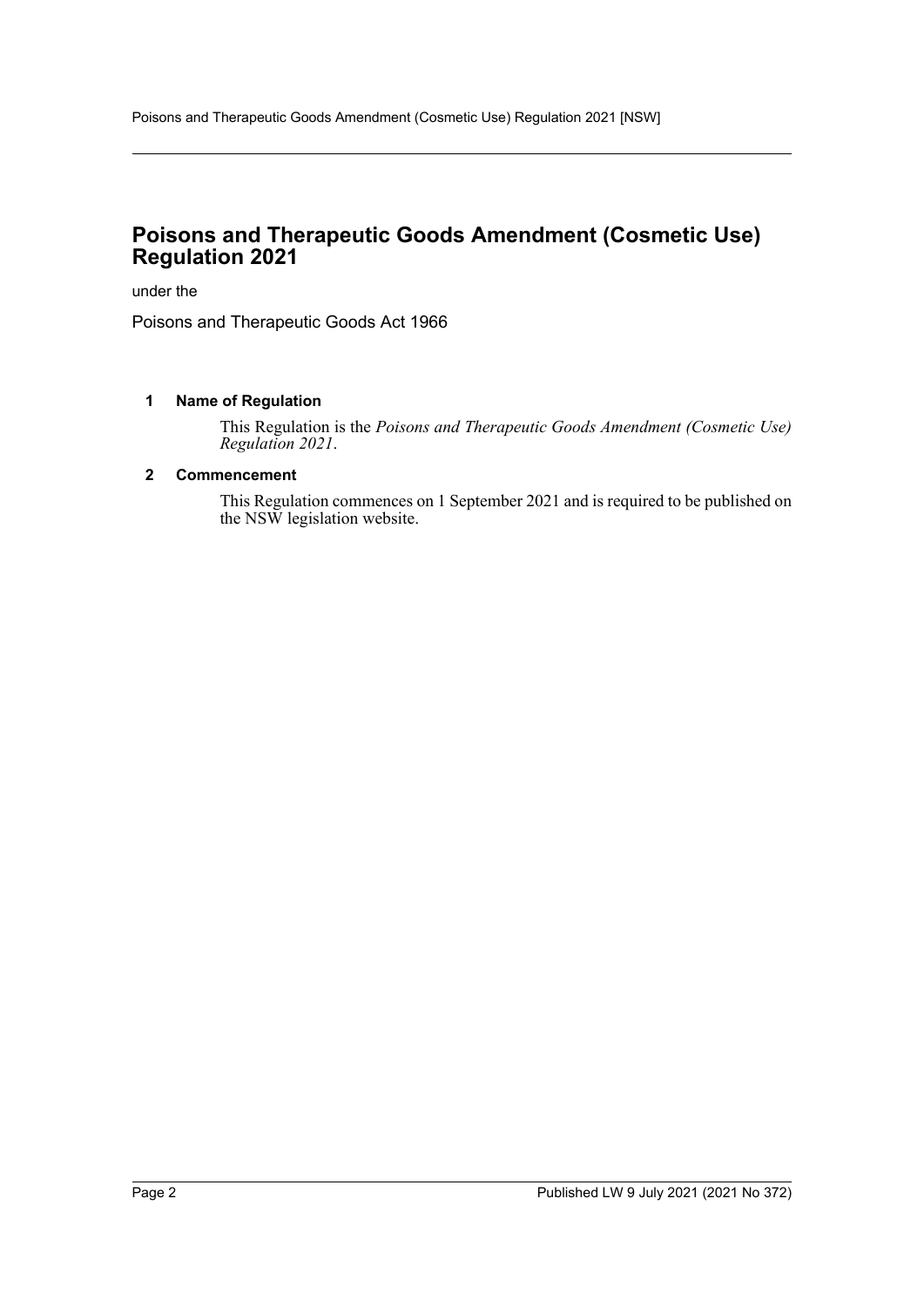# **Schedule 1 Amendment of Poisons and Therapeutic Goods Regulation 2008**

## **[1] Whole Regulation**

Omit "Director-General" and "Director-General's" wherever occurring. Insert instead "Secretary" and "Secretary's", respectively.

## **[2] Clause 3 Definitions**

Omit "and Ageing" from the definition of *Commonwealth Department of Health* in clause 3(1).

## **[3] Clause 3(1), definition of "current Poisons Standard"**

Omit "*Therapeutic Goods Act 1989* of the Commonwealth". Insert instead "Commonwealth Act".

### **[4] Clause 3(1), definition of "Therapeutic Goods Order No. 80"**

Omit the definition. Insert instead—

*Therapeutic Goods Order No. 95* means the *Therapeutic Goods Order No. 95 Child-resistant packaging requirements for medicines 2017*, as in force from time to time under the Commonwealth Act.

## **[5] Clauses 7(1)(b) and (4), 26(1)(b) and (4) and 69(1)(b) and (4)**

Omit "*Therapeutic Goods Order No. 80*" wherever occurring.

Insert instead "*Therapeutic Goods Order No. 95*".

# **[6] Clause 24 Supply of certain Schedule 2 or 3 substances to be recorded**

Omit the definition of *Secretary* from clause 24(5).

## **[7] Part 3A**

Insert after Part 3—

## **Part 3A Restricted substances used for cosmetic and other purposes—the Act, Part 3, Div 1A**

## **Division 1 Preliminary**

#### **68A Definitions**

In this Part—

*direction* means a direction to a nurse to administer a relevant substance given by a medical practitioner or nurse practitioner in accordance with Division 2. *relevant substance*—see clause 68B(1).

*responsible provider*, in relation to a relevant substance, means a person carrying on a business of administration of the relevant substance to which this Part applies, for fee or reward and whether or not for profit, but does not include an individual who is an employee or contractor of the business.

#### **68B Application of Part**

(1) This Part applies to the administration of the following substances (*relevant substances*) to a patient—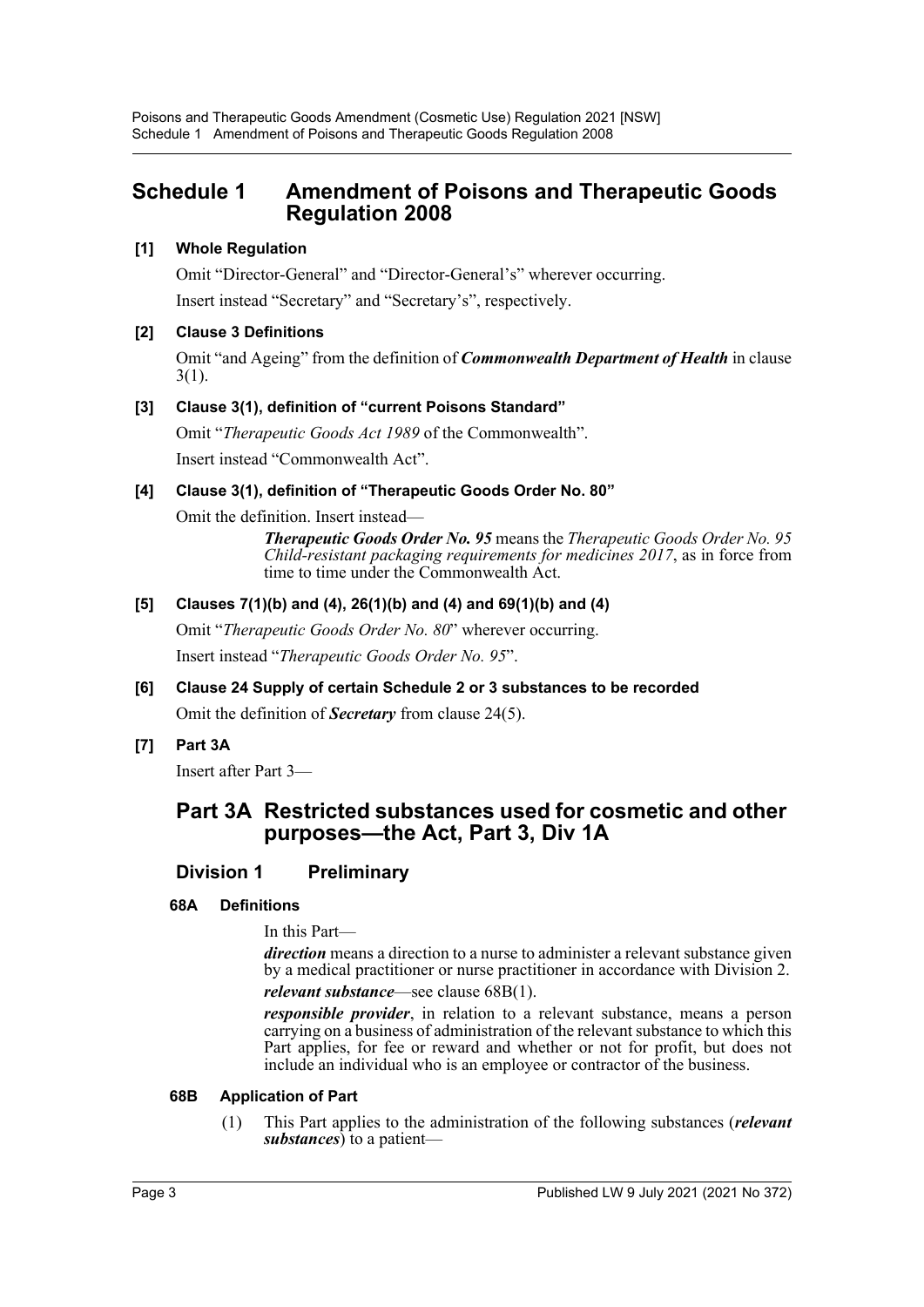- (a) a substance specified in the Act, section  $18C(a)$  or (b),
- (b) the following substances specified in Schedule 4 of the Poisons List that are prescribed for the purposes of the Act, section  $18C(c)$ —
	- (i) calcium hydroxylapatite in preparations for injection or implantation for tissue augmentation or cosmetic use,
	- (ii) collagen in preparations for injection or implantation for tissue augmentation or cosmetic use,
	- (iii) deoxycholic acid,
	- (iv) polyacrylamide in preparations for injection or implantation for tissue augmentation or cosmetic use,
	- (v) polycaprolactone in preparations for injection or implantation for tissue augmentation or cosmetic use,
	- (vi) polylactic acid in preparations for injection or implantation for tissue augmentation or cosmetic use.
- (2) This Part does not apply to the administration of a relevant substance to a patient by—
	- (a) an authorised practitioner administering the relevant substance in the lawful practice of the practitioner's profession, or
	- (b) a person employed at the hospital administering the relevant substance to a patient in a hospital on the direction of an authorised practitioner, other than a veterinary practitioner.
- (3) This Part does not apply to the administration of a relevant substance to an animal by—
	- (a) a veterinary practitioner in the lawful practice of the practitioner's profession, or
	- (b) another person on the direction of a veterinary practitioner.

#### **Division 2 Administration**

#### **68C Nurse may administer relevant substance on direction of medical practitioner or nurse practitioner**

- (1) A person must not administer a relevant substance to a patient unless the person—
	- (a) is a nurse, and
	- (b) is acting in accordance with a direction of a medical practitioner or nurse practitioner.
- (2) A nurse must not administer a relevant substance unless satisfied there is appropriate equipment available for use in a patient medical emergency.
- (3) A nurse who administers a relevant substance in accordance with a direction must record the following information for each administration—
	- (a) the nurse's name,
	- (b) the date on which the relevant substance was administered,
	- (c) the batch number of the relevant substance,
	- (d) the information specified in clause  $68E(1)(a)$ –(e) and (i).
- (4) A nurse must give a copy of the record to the responsible provider.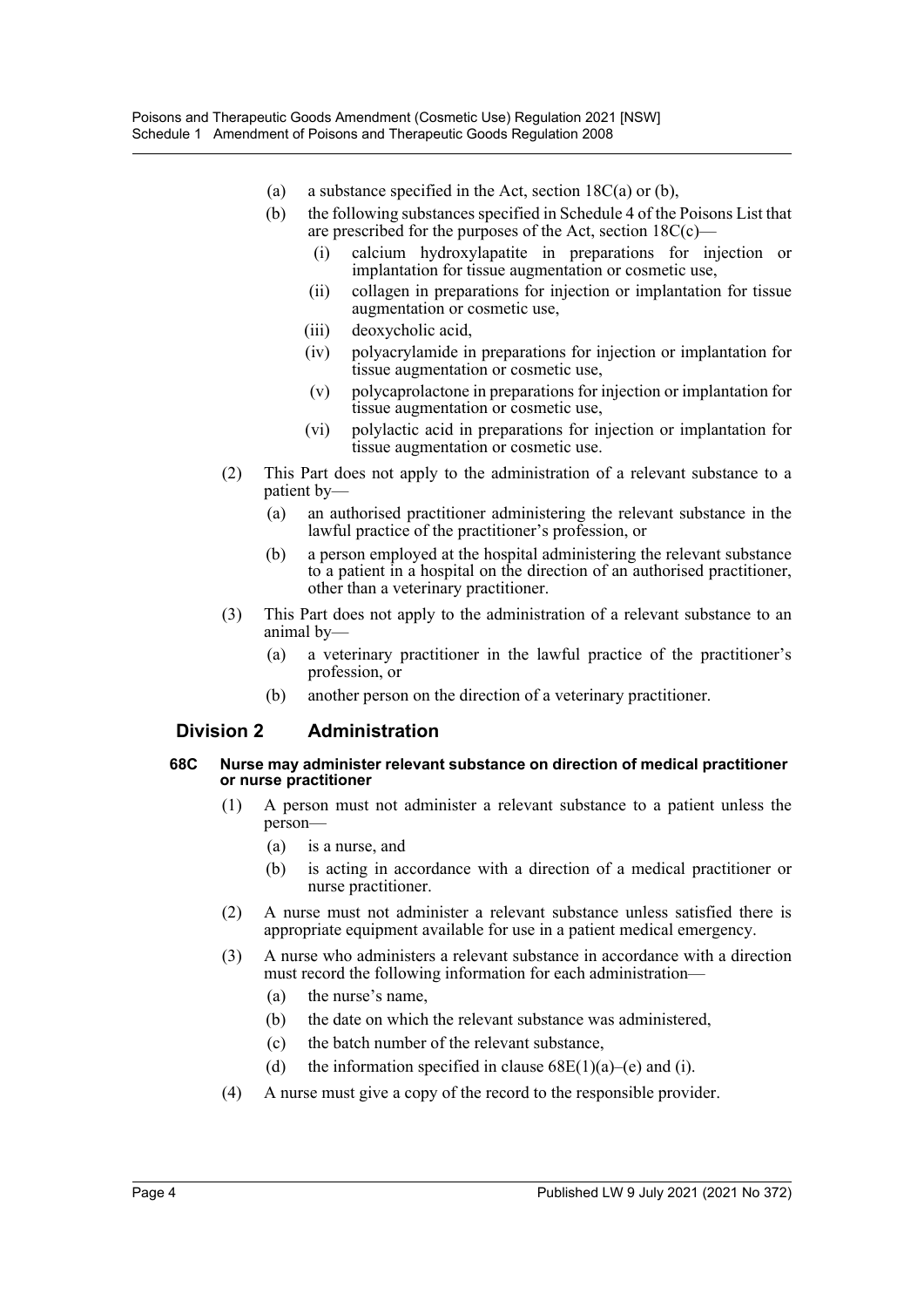#### **68D Direction by medical practitioner or nurse practitioner**

- (1) A medical practitioner or nurse practitioner may give a direction to a nurse only if the practitioner has personally reviewed the patient in person or by audiovisual link.
- (2) A direction must be written, signed by the medical practitioner or nurse practitioner and given to the nurse in person or by facsimile, email or other electronic means.
- (3) However, if the medical practitioner or nurse practitioner is present when the relevant substance is administered by the nurse to whom the direction is given, the direction may be given orally.
- (4) A direction has effect—
	- (a) for a written direction—for the period specified in the direction, not exceeding 6 months from the date on which the medical practitioner or nurse practitioner personally reviewed the patient under subclause (1), and
	- (b) for an oral direction—for the particular administration of the relevant substance to which the direction applies.

#### **68E Content of direction**

- (1) A direction must include the following information—
	- (a) the patient's name,
	- (b) the patient's address,
	- (c) the name and telephone number of the medical practitioner or nurse practitioner giving the direction,
	- (d) the address of the principal place of practice, within the meaning of the *Health Practitioner Regulation National Law (NSW)*, of the medical practitioner or nurse practitioner giving the direction,
	- (e) the address of the premises at which the relevant substance is to be administered,
	- (f) the responsible provider's name,
	- (g) the date on which the medical practitioner or nurse practitioner personally reviewed the patient under clause 68D(1),
	- (h) the period for which the direction has effect,
	- (i) the number of times, and the intervals at which, the relevant substance is to be administered,
	- (j) for each administration of the relevant substance—
		- (i) the name and form of the relevant substance, and
		- (ii) the part of the patient's face or body to which the relevant substance is to be administered, and
		- (iii) the route of administration, if not readily apparent, and
		- (iv) the quantity of the relevant substance to be administered.
- (2) If a direction is given orally, it is not required to include the information specified in subclause  $(1)(b)$ –(i).

#### **68F Records of directions**

(1) A medical practitioner or nurse practitioner who gives a written direction must—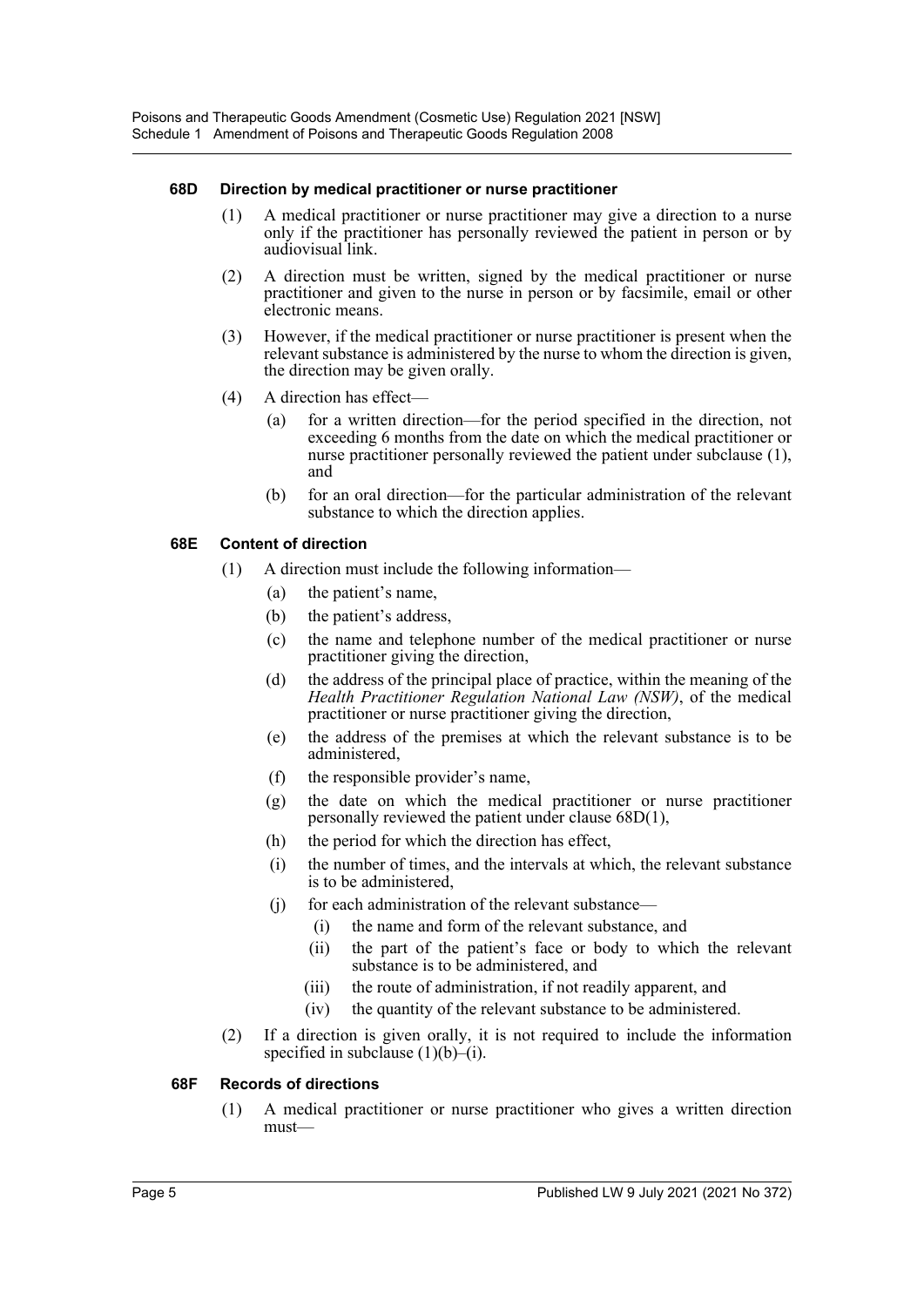- (a) keep a copy of the direction, and
- (b) provide a copy of the direction to the responsible provider.
- (2) A medical practitioner or nurse practitioner who gives an oral direction must—
	- (a) make and keep a record of the direction, which must also include the address of the patient, and
	- (b) provide a copy of the record to the responsible provider.

### **Division 3 Miscellaneous**

#### **68G Storage**

The person who occupies or has control of premises at which the administration of a relevant substance to which this Part applies occurs must ensure that the relevant substance is kept—

- (a) in a room or enclosure to which the public does not have access, and
- (b) apart from food intended for consumption by humans or animals, and
- (c) in a way that, if its container breaks or leaks, the substance cannot mix with or contaminate food intended for consumption by humans or animals, and
- (d) in accordance with the conditions for storage specified on the label of the substance.

#### **68H Duties of responsible providers**

- (1) A responsible provider must ensure the administration of a relevant substance to which this Part applies that occurs as part of the responsible provider's business is carried out in accordance with this Part.
- (2) A responsible provider must ensure—
	- (a) there are appropriate risk management policies and procedures in place to protect the health and safety of patients, and
	- (b) there is appropriate equipment available for use in a patient medical emergency, and
	- (c) each nurse administering a relevant substance is adequately trained for a patient medical emergency.
- (3) A responsible provider must ensure that a relevant substance is administered in the form of a therapeutic good that may, under the Commonwealth Act, be lawfully manufactured for use in Australia.
- (4) A responsible provider must keep a copy of—
	- (a) each direction given by a medical practitioner or nurse practitioner for the administration of a relevant substance by a nurse under this Part, and
	- (b) each record made by a nurse under clause 68C that relates to the direction.

#### **68I Category 1 and category 2 requirements—the Act, s 18D(2)**

**Note.** The Act, section 18D(2) provides that a person who contravenes a category 1 or category 2 requirement is guilty of an offence. The maximum penalty for a category 1 requirement is 1,000 penalty units for a corporation and 200 penalty units or imprisonment for 6 months, or both, for an individual. The maximum penalty for a category 2 requirement is 250 penalty units for a corporation and 50 penalty units for an individual.